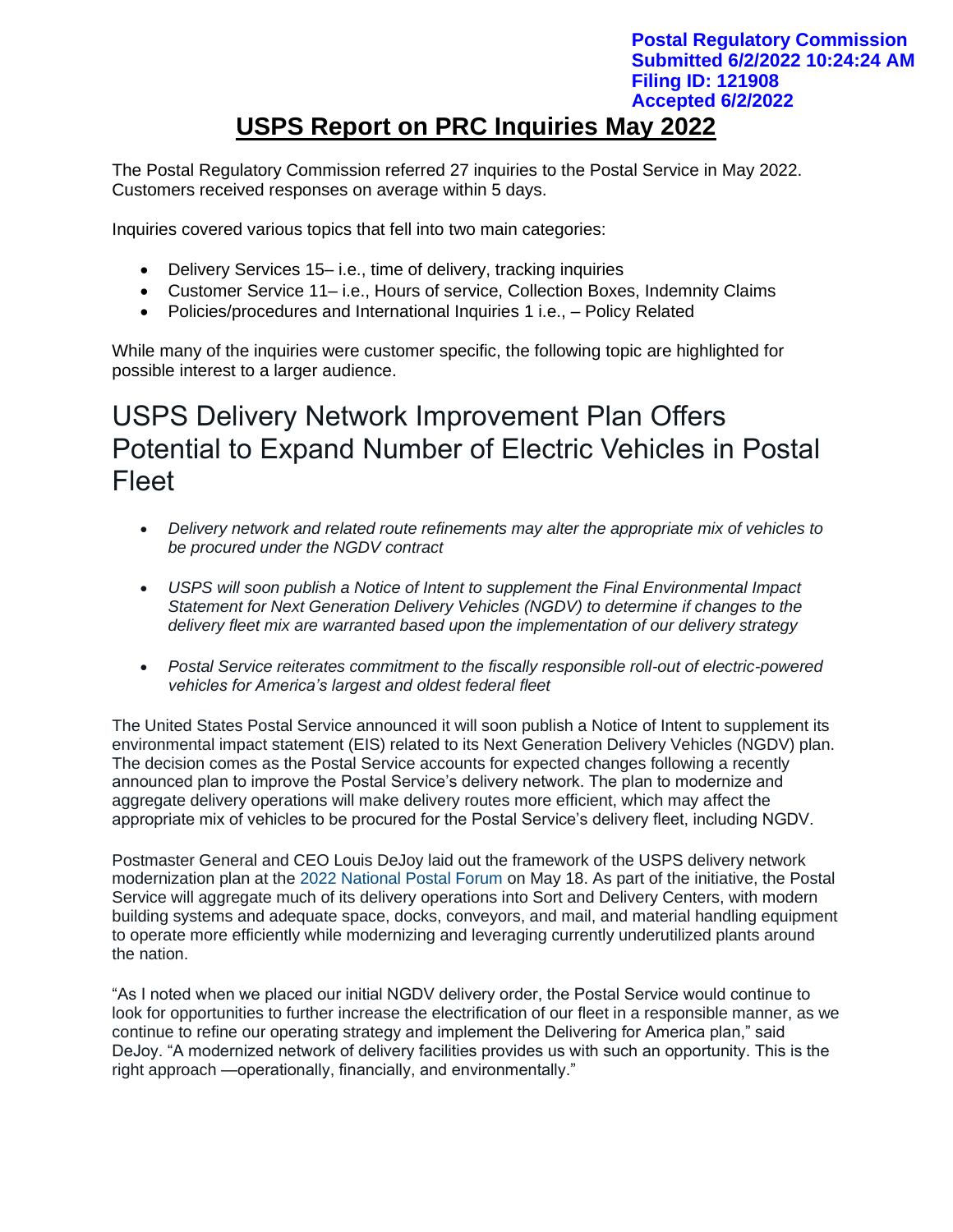#### **Delivery Network and Route Refinements Will Improve Operations and Potentially Change Considerations for the Delivery Fleet Vehicle Mix**

Postal delivery vehicles currently operate from almost 19,000 facility locations around the country. As part of the current network, the Postal Service can have as many as 40 delivery facility locations concentrated within a ten-mile radius. Many of these buildings are in disrepair, have outdated mechanical, electrical, and plumbing systems and poor employee amenities, and they cannot accommodate our current mix of mail and packages. The number of locations also requires significant sorting operations at our plants, underutilizes numerous truckloads from plants, and diminishes the efficiency and commercial utility of our mail carrier route structure.

"We will place large carrier operations inside our unused mail processing plants, dramatically improving transportation efficiency by eliminating unnecessary trips, reducing mail handlings, increasing reliability, and decreasing time to delivery," said DeJoy. "These changes will take years to accomplish, but each plant or delivery unit tackled will provide immediate systemwide financial and service benefits. We will have the greatest reach and be the most reliable and affordable delivery provider."

These proposed improvements to the Postal Service's delivery network may alter the appropriate mix of vehicles to be procured under our NGDV contract. Aggregating carrier operations will change our delivery route structure, including adding miles to most delivery routes at both the front and back end—more miles out to the delivery stops and more miles to return from the route to the Sort and Delivery Centers. It may also streamline the charging infrastructure for electric vehicles, as it would reduce the number of facilities where charging installations are needed and it would permit the upgraded electrical systems and infrastructure that are needed for the task. This available industrial infrastructure significantly reduces the risks associated with deployment of new electric vehicles to facilities with less robust infrastructure.

As part of the plan to significantly improve the delivery network, carrier operations (often co-located with Post Offices) will shift to larger, modernized facilities. This move will result in improved conditions for our carriers and fewer underutilized truck trips and will allow postal delivery routes to be revamped to make them more efficient and cost-effective. The plan will not change the Postal Service's retail presence and will improve the Postal Service's appeal to both small and large shippers because it will enhance our ability to reach a much broader range of businesses and consumers under our new USPS Connect suite of products.

### **Postal Service Will Supplement Environmental Impact Statement**

The Postal Service's NGDV plan currently calls for the procurement of at least 10 percent battery electric vehicles (BEVs), but it is designed to increase the number of BEVs in the mix as financial resources become available and as the Postal Service refines our network and vehicle operating strategy. In the initial NGDV delivery order of 50,000 NGDVs, the Postal Service announced that a minimum of 10,019 vehicles (or more than 20 percent of the order) would be BEVs, based on a determination that increasing the level of BEVs made sense from an operational and financial perspective.

To examine the environmental impacts of the potential delivery network changes to our delivery fleet mix, we will soon publish a Notice of Intent to supplement the Final Environmental Impact Statement for the NGDV, pursuant to the National Environmental Policy Act. The Postal Service also intends to explore options for accelerating the production of the initial 10,019 BEVs towards the front of the production line and anticipates taking advantage of the flexibility built into the contract with Oshkosh Defense to increase the number of BEVs purchased in the initial delivery order.